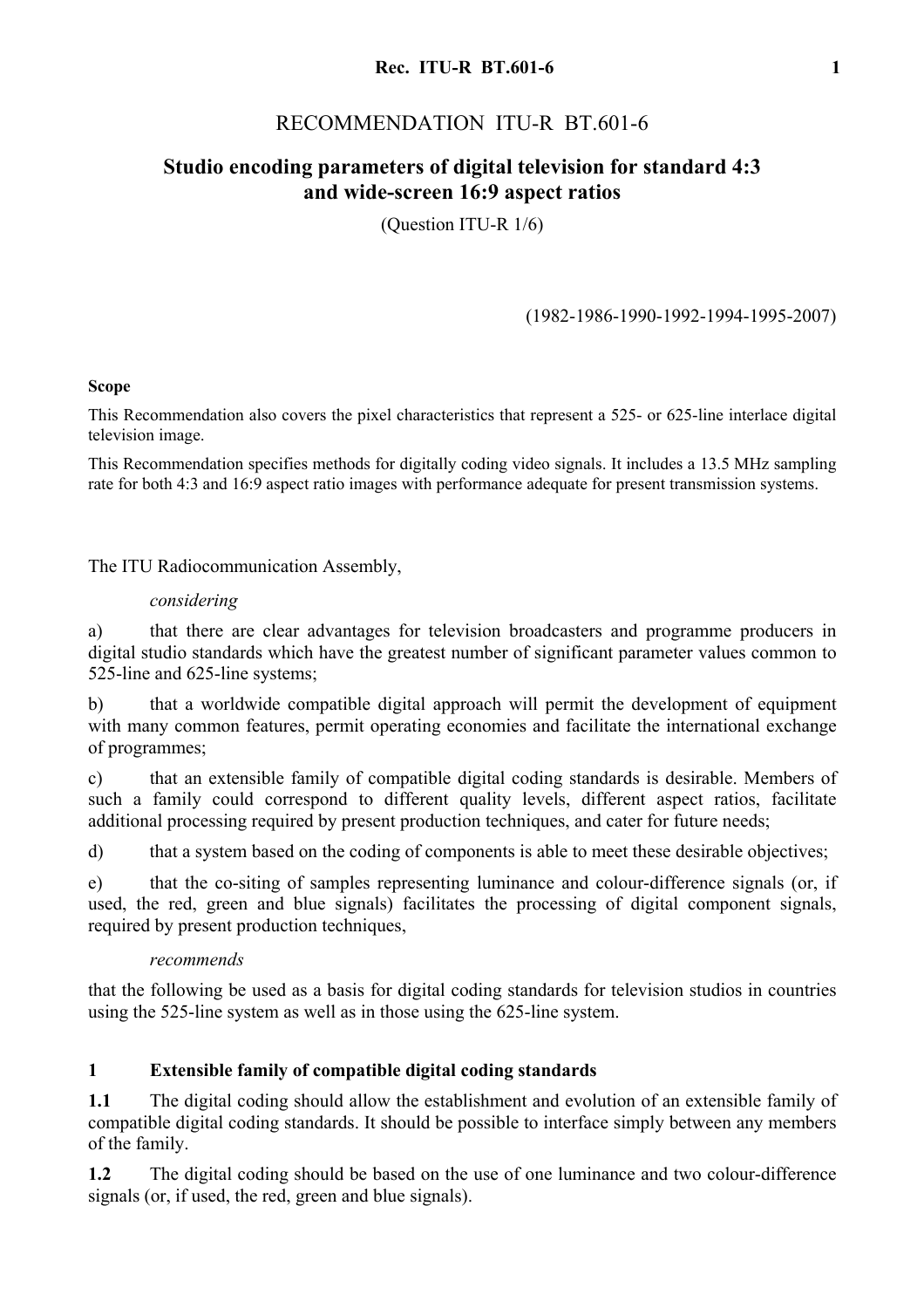**1.3** The spectral characteristics of the signals must be controlled to avoid aliasing whilst preserving the passband response. Filter specifications are shown in Appendix 2.

## **2 Specifications applicable to any member of the family**

**2.1** Sampling structures should be spatially static. This is the case, for example, for the orthogonal sampling structures specified in this Recommendation.

2.2 If the samples represent luminance and two simultaneous colour-difference signals, each pair of colour-difference samples should be spatially co-sited. If samples representing red, green and blue signals are used they should be co-sited.

**2.3** The digital standard adopted for each member of the family should permit worldwide acceptance and application in operation; one condition to achieve this goal is that, for each member of the family, the number of samples per line specified for 525-line and 625-line systems shall be compatible (preferably the same number of samples per line).

**2.4** In applications of these specifications, the contents of digital words are expressed in both decimal and hexadecimal forms, denoted by the suffixes "d" and "h" respectively.

To avoid confusion between 8-bit and 10-bit representations, the eight most-significant bits are considered to be an integer part while the two additional bits, if present, are considered to be fractional parts.

For example, the bit pattern 10010001 would be expressed as  $145<sub>d</sub>$  or  $91<sub>h</sub>$ , whereas the pattern 1001000101 would be expressed as  $145.25_d$  or 91.4h.

Where no fractional part is shown, it should be assumed to have the binary value 00.

## **2.5** Definition of the digital signals *Y*,  $C_R$ ,  $C_B$ , from the primary (analogue) signals  $E_R'$ ,  $E_G'$ and  $E_{B}^{\prime}$

This paragraph describes, with a view to defining the signals  $Y$ ,  $C_R$ ,  $C_B$ , the rules for construction of these signals from the gamma pre-corrected primary analogue signals  $E'_R$ ,  $E'_G$  and  $E'_R$ . The signals are constructed by following the three stages described in § 2.5.1,2.5.2 and2.5.3. The method is given as an example, and in practice other methods of construction from these primary signals or other analogue or digital signals may produce identical results. An example is given in  $\S 2.5.4$ .

## **2.5.1** Construction of luminance  $(E'_Y)$  and colour-difference  $(E'_R - E'_Y)$  and  $(E'_R - E'_Y)$  signals

The construction of luminance and colour-difference signals is as follows:

$$
E'_Y = 0.299 E'_R + 0.587 E'_G + 0.114 E'_B
$$

then:

$$
(E'_R - E'_Y) = E'_R - 0.299 E'_R - 0.587 E'_G - 0.114 E'_B = 0.701 E'_R - 0.587 E'_G - 0.114 E'_B
$$

and

$$
(E'_B - E'_Y) = E'_B - 0.299 E'_R - 0.587 E'_G - 0.114 E'_B = -0.299 E'_R - 0.587 E'_G - 0.114 E'_B
$$

Taking the signal values as normalized to unity (e.g. 1.0 V maximum levels), the values obtained for white, black and the saturated primary and complementary colours are shown in Table 1.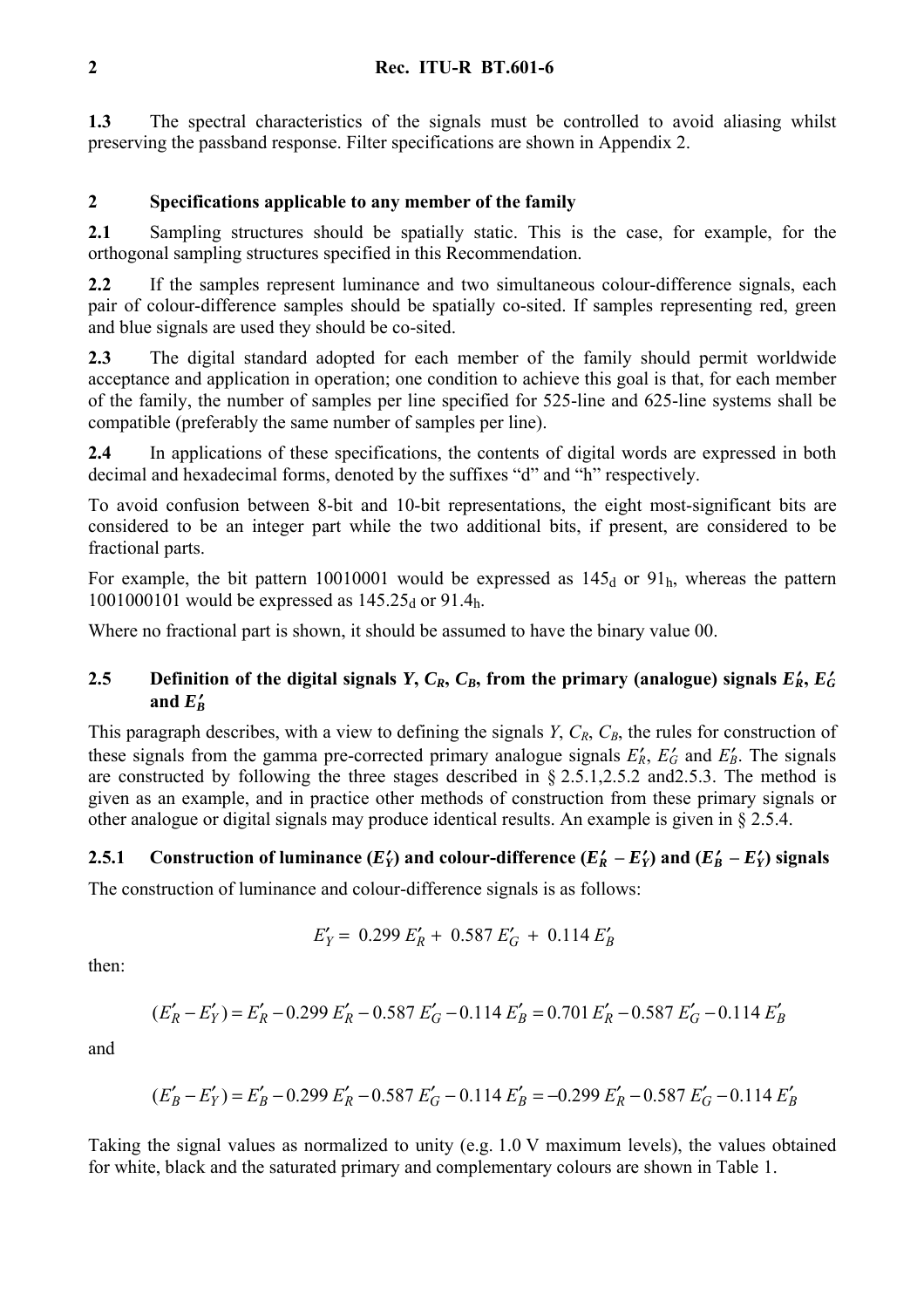|--|--|--|--|--|

**Normalized signal values** 

| <b>Condition</b>          | $E_R'$     | $E_G'$                 | $E_B'$                 | $E'_Y$                  | $E'_R - E'_Y$                 | $E'_B - E'_Y$                 |
|---------------------------|------------|------------------------|------------------------|-------------------------|-------------------------------|-------------------------------|
| White<br>Black            | 1.0        | 1.0<br>0               | 1.0                    | 1.0<br>$\theta$         | 0<br>0                        | 0<br>0                        |
| Red<br>Green<br>Blue      | 1.0        | 0<br>1.0<br>0          | 1.0                    | 0.299<br>0.587<br>0.114 | 0.701<br>$-0.587$<br>$-0.114$ | $-0.299$<br>$-0.587$<br>0.886 |
| Yellow<br>Cyan<br>Magenta | 1.0<br>1.0 | 1.0<br>1.0<br>$\theta$ | $\Omega$<br>1.0<br>1.0 | 0.886<br>0.701<br>0.413 | 0.114<br>$-0.701$<br>0.587    | $-0.886$<br>0.299<br>0.587    |

# 2.5.2 Construction of re-normalized colour-difference signals  $(E'_{C_R}$  and  $E'_{C_B}$ )

Whilst the values for  $E'_Y$  have a range of 1.0 to 0, those for  $(E'_R - E'_Y)$  have a range of +0.701 to -0.701 and for  $(E_B' - E_Y')$  a range of +0.886 to -0.886. To restore the signal excursion of the colourdifference signals to unity (i.e. +0.5 to −0.5), re-normalized red and blue colour-difference signals  $E'_{C_R}$  and  $E'_{C_R}$  respectively can be calculated as follows:

$$
E'_{C_R} = \frac{E'_R - E'_Y}{1.402}
$$
  
= 
$$
\frac{0.701E'_R - 0.587E'_G - 0.114E'_B}{1.402}
$$

and

$$
E'_{C_B} = \frac{E'_B - E'_Y}{1.772}
$$
  
= 
$$
\frac{-0.299E'_R - 0.587E'_G + 0.886E'_B}{1.772}
$$

The symbols  $E'_{C_R}$  and  $E'_{C_R}$  will be used only to designate re-normalized colour-difference signals, i.e. having the same nominal peak-to-peak amplitude as the luminance signal  $E'_Y$  thus selected as the reference amplitude.

#### **2.5.3 Quantization**

In the case of a uniformly-quantized 8-bit or 10-bit binary encoding,  $2^8$  or  $2^{10}$ , i.e. 256 or 1 024, equally spaced quantization levels are specified, so that the range of the binary numbers available is from 0000 0000 to 1111 1111 (00 to FF in hexadecimal notation) or 0000 0000 00 to 1111 1111 11 (00.0<sub>h</sub> to FF.C<sub>h</sub> in hexadecimal notation), the equivalent decimal numbers being  $0.00<sub>d</sub>$  to 255.75<sub>d</sub>, inclusive.

In this Recommendation, levels  $0.00<sub>d</sub>$  and  $255.75<sub>d</sub>$  are reserved for synchronization data, while levels  $1.00<sub>d</sub>$  to 254.75<sub>d</sub> are available for video.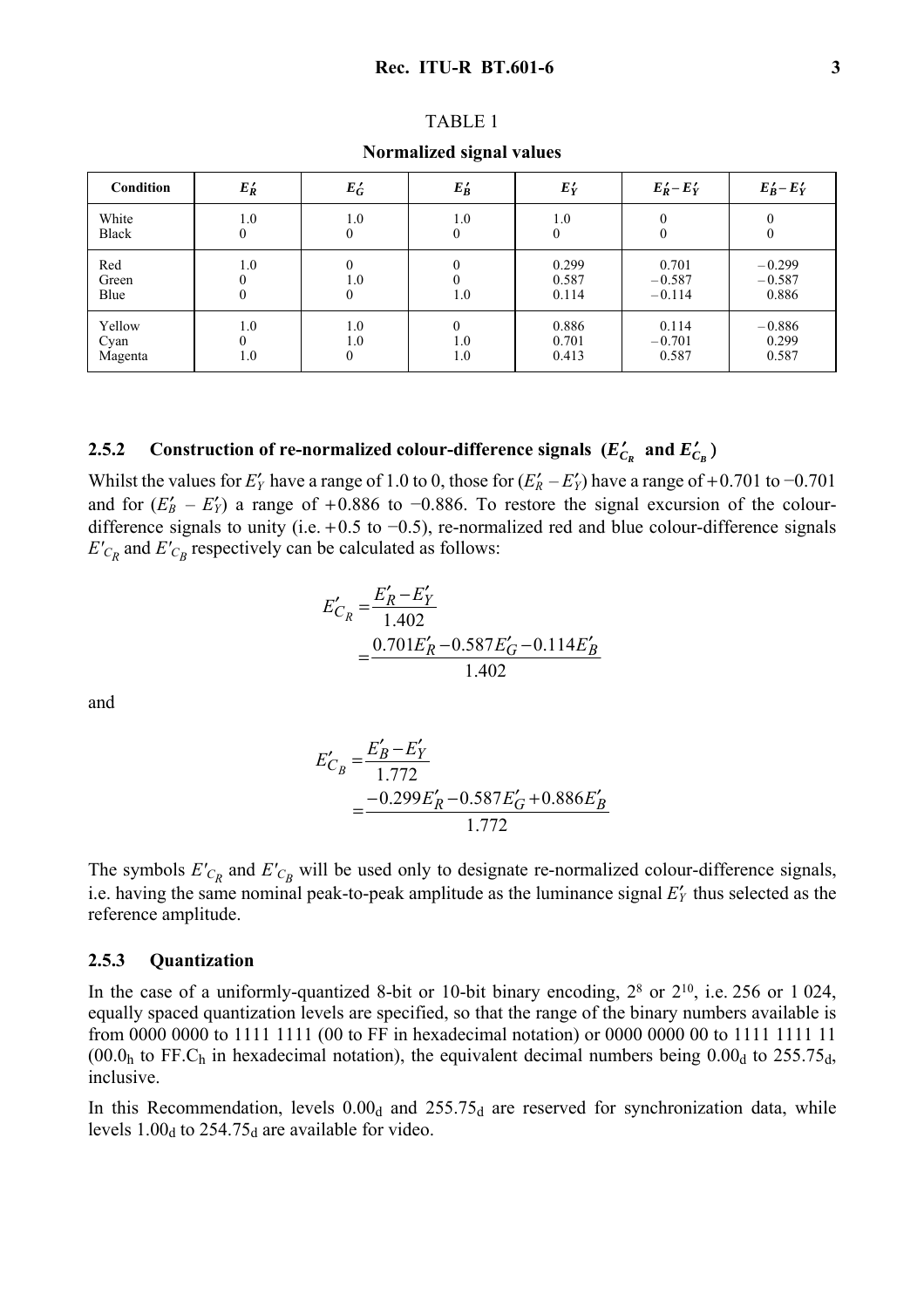Given that the luminance signal is to occupy only 220 (8-bit) or 877 (10-bit) levels, to provide working margins, and that black is to be at level  $16.00<sub>d</sub>$ , the decimal value of the quantized luminance signal, *Y*, is:

$$
Y = \frac{\text{int}\{(219E'_Y + 16) \times D\}}{D}
$$

where *D* takes either the value 1 or 4, corresponding to 8-bit and 10-bit quantization respectively. The operator int() returns the value of 0 for fractional parts in the range of 0 to 0.4999 ... and  $+1$ for fractional parts in the range 0.5 to 0.999 ..., i.e. it rounds up fractions above 0.5.

Similarly, given that the colour-difference signals are to occupy 225 (8-bit) or 897 (10-bit) levels and that the zero level is to be level  $128.00<sub>d</sub>$ , the decimal values of the quantized colour-difference signals,  $C_R$  and  $C_B$ , are:

$$
C_R = \text{int}\left\{224E'_{C_R} + 128\right\} \times D\right\} / D
$$

and

$$
C_B = \text{int}\left\{224E'_{C_B} + 128\right\} \times D\right\} / D
$$

The digital equivalents are termed *Y*,  $C_R$  and  $C_B$ .

### **2.5.4** Construction of *Y*,  $C_R$ ,  $C_B$  via quantization of  $E_R'$ ,  $E_G'$ ,  $E_B'$

In the case where the components are derived directly from the gamma pre-corrected component signals  $E'_R$ ,  $E'_G$ ,  $E'_B$ , or directly generated in digital form, then the quantization and encoding shall be equivalent to:

$$
E'_{R_D}
$$
 (in digital form) = int{ $(219E'_R + 16)\times D$ } $\!/D$   

$$
E'_{G_D}
$$
 (in digital form) = int{ $(219E'_G + 16)\times D$ } $\!/D$   

$$
E'_{B_D}
$$
 (in digital form) = int{ $(219E'_B + 16)\times D$ } $\!/D$ 

Then:

$$
Y = \text{int}\left\{ \left(0.299E'_{R_D} + 0.587E'_{G_D} + 0.114E'_{B_D}\right) \times D\right\} / D
$$
  

$$
\approx \text{int}\left\{ \left(\frac{k'_{Y1}}{2^m}E'_{R_D} + \frac{k'_{Y2}}{2^m}E'_{G_D} + \frac{k'_{Y3}}{2^m}E'_{B_D}\right) \times D\right\} / D
$$
  

$$
C_R = \text{int}\left\{ \left(\frac{0.701E'_{R_D} - 0.587E'_{G_D} - 0.114E'_{B_D}}{1.402}\right) \frac{224}{219} + 128 \times D\right\} / D
$$
  

$$
\approx \text{int}\left\{ \left(\frac{k'_{CR1}}{2^m}E'_{R_D} + \frac{k'_{CR2}}{2^m}E'_{G_D} + \frac{k'_{CR3}}{2^m}E'_{B_D}\right) + 128 \times D\right\} / D
$$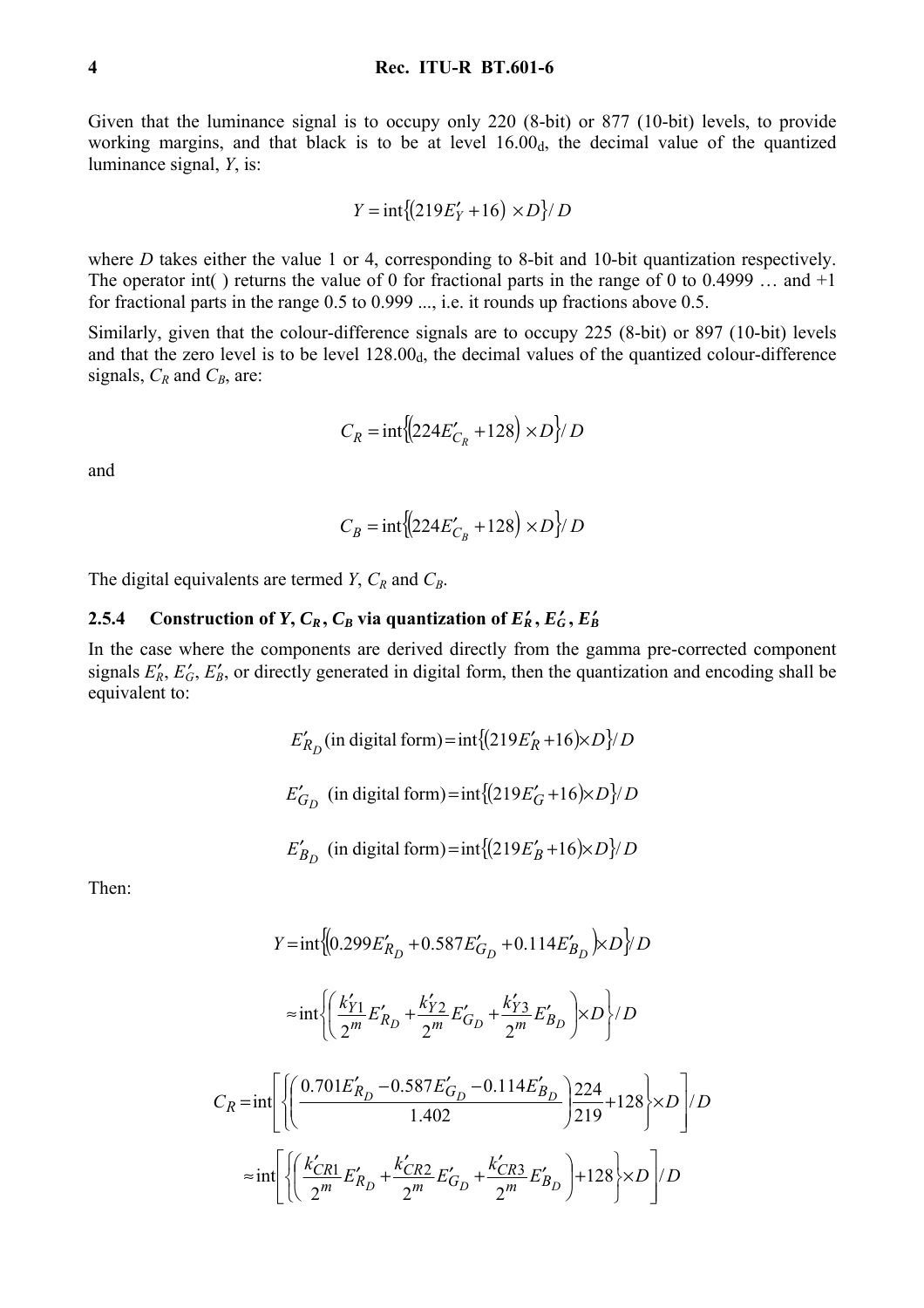$$
C_B = \text{int}\left[ \left\{ \left( \frac{-0.299E'_{R_D} - 0.587E'_{G_D} + 0.886E'_{B_D}}{1.772} \right) \frac{224}{219} + 128 \right\} \times D \right] / D
$$
  

$$
\approx \text{int}\left[ \left\{ \left( \frac{k'_{CB1}}{2^m} E'_{R_D} + \frac{k'_{CB2}}{2^m} E'_{G_D} + \frac{k'_{CB3}}{2^m} E'_{B_D} \right) + 128 \right\} \times D \right] / D
$$

where *k'* and *m* denote the integer coefficients and the bit-lengths of the integer coefficients, respectively. The integer coefficients of luminance and colour-difference equations should be derived as per Annex 2 of Recommendation ITU-R BT.1361. The derived integer coefficients are listed in Table 2.

#### TABLE 2

| Coeffi-<br>cient bits | <b>Denominator</b> | Luminance Y |         | Colour-difference $C_R$ |            | Colour-difference $C_R$ |            |            |            |            |
|-----------------------|--------------------|-------------|---------|-------------------------|------------|-------------------------|------------|------------|------------|------------|
| $\boldsymbol{m}$      | $2^m$              | $k'_{YI}$   | $k'y_2$ | $k'_{Y3}$               | $k'_{CRI}$ | $k'_{CR2}$              | $k'_{CR3}$ | $k'_{CBI}$ | $k'_{CB2}$ | $k'_{CB3}$ |
| 8                     | 256                | 77          | 150     | 29                      | 131        | $-110$                  | $-21$      | $-44$      | $-87$      | 131        |
| 9                     | 512                | 153         | 301     | 58                      | 262        | $-219$                  | $-43$      | $-88$      | $-174$     | 262        |
| 10                    | 1 0 2 4            | 306         | 601     | 117                     | 524        | $-439$                  | $-85$      | $-177$     | $-347$     | 524        |
| 11                    | 2 0 4 8            | 612         | 1 202   | 234                     | 1 0 4 7    | $-877$                  | $-170$     | $-353$     | $-694$     | 1 0 4 7    |
| 12                    | 4 0 9 6            | 1 2 2 5     | 2 4 0 4 | 467                     | 2 0 9 5    | $-1754$                 | $-341$     | $-707$     | $-1.388$   | 2 0 9 5    |
| 13                    | 8 1 9 2            | 2449        | 4 8 0 9 | 934                     | 4 1 8 9    | $-3508$                 | $-681$     | $-1414$    | $-2776$    | 4 1 9 0    |
| 14                    | 16 3 8 4           | 4899        | 9617    | 1868                    | 8 3 7 9    | $-7016$                 | $-1363$    | $-2828$    | $-5551$    | 8 3 7 9    |
| 15                    | 32 768             | 9798        | 19 235  | 3 7 3 5                 | 16758      | $-14033$                | $-2725$    | $-5655$    | $-11103$   | 16758      |
| 16                    | 65 5 36            | 19 5 95     | 38 470  | 7471                    | 33 516     | $-28066$                | $-5450$    | $-11311$   | $-22205$   | 33 516     |

**Integer coefficients of luminance and colour-difference equations** 

NOTE 1 – The bold values indicate that the values are modified from the nearest integer values by the optimization.

To obtain the 4:2:2 components *Y*,  $C_R$ ,  $C_B$ , low-pass filtering and sub-sampling must be performed on the 4:4:4  $C_R$ ,  $C_B$  signals described above. Note should be taken that slight differences could exist between  $C_R$ ,  $C_B$  components derived in this way and those derived by analogue filtering prior to sampling.

## 2.5.5 Limiting of  $Y, C_R, C_B$  signals

Digital coding in the form of *Y*,  $C_R$ ,  $C_B$  signals can represent a substantially greater gamut of signal values than can be supported by the corresponding ranges of *R*, *G*, *B* signals. Because of this it is possible, as a result of electronic picture generation or signal processing, to produce *Y*,  $C_R$ ,  $C_B$ signals which, although valid individually, would result in out-of-range values when converted to *R*, *G*, *B*. It is both more convenient and more effective to prevent this by applying limiting to the *Y*, *CR*,  $C_B$  signals than to wait until the signals are in *R, G, B* form. Also, limiting can be applied in a way that maintains the luminance and hue values, minimizing the subjective impairment by sacrificing only saturation.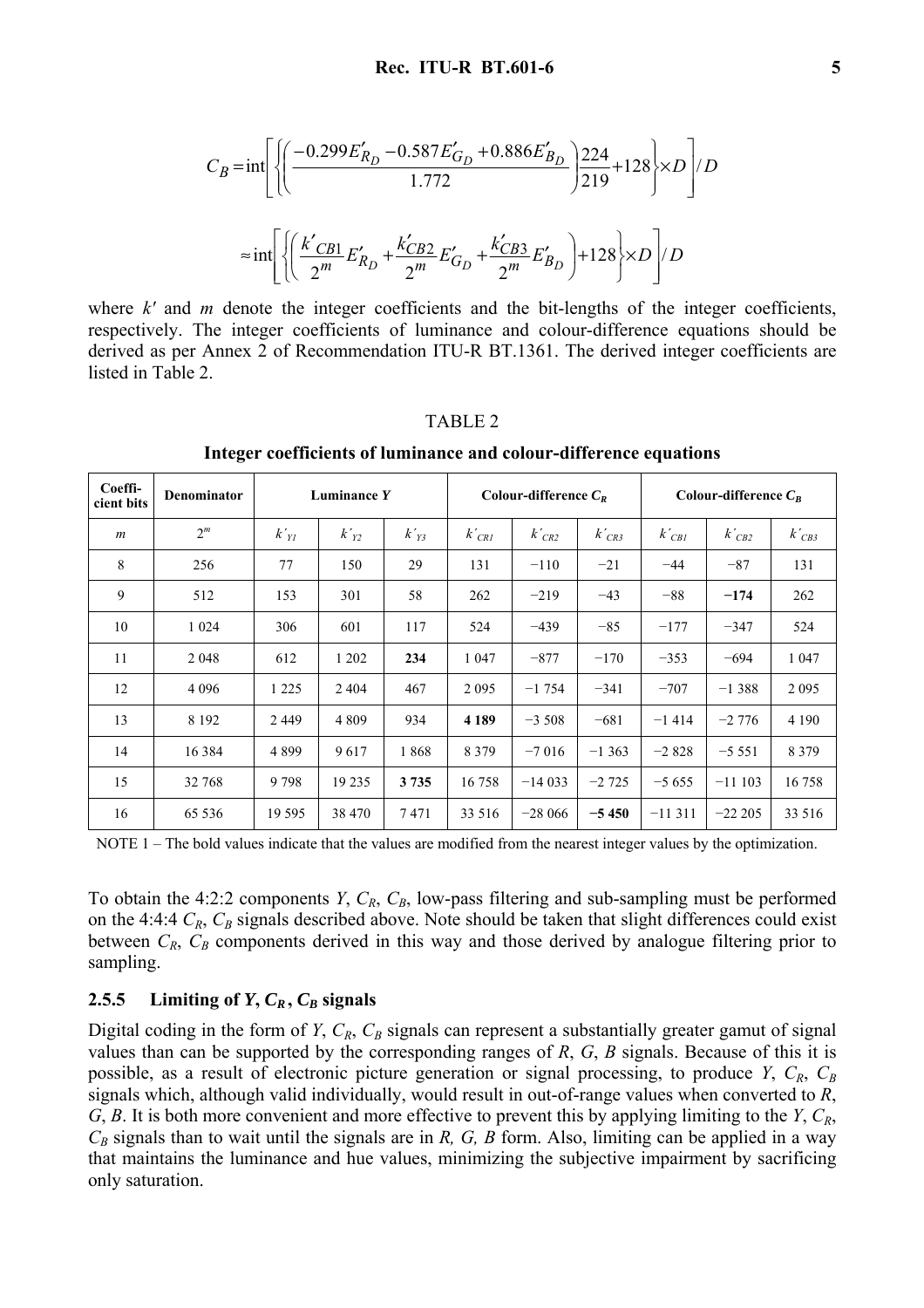|             | <b>Characteristics</b>                                                      |                                                                                                                                                                                                                                |               |               |               |  |  |  |
|-------------|-----------------------------------------------------------------------------|--------------------------------------------------------------------------------------------------------------------------------------------------------------------------------------------------------------------------------|---------------|---------------|---------------|--|--|--|
| <b>Item</b> | Parameter                                                                   | 625                                                                                                                                                                                                                            |               | 525           |               |  |  |  |
| 2.6.1       | Chromaticity coordinates, CIE 1931 <sup>(1)</sup>                           | $\mathcal{X}$                                                                                                                                                                                                                  | $\mathcal{Y}$ | $\mathcal{X}$ | $\mathcal{Y}$ |  |  |  |
|             | Primaries<br>Red                                                            | 0.640                                                                                                                                                                                                                          | 0.330         | 0.630         | 0.340         |  |  |  |
|             | Green                                                                       | 0.290                                                                                                                                                                                                                          | 0.600         | 0.310         | 0.595         |  |  |  |
|             | Blue                                                                        | 0.150                                                                                                                                                                                                                          | 0.060         | 0.155         | 0.070         |  |  |  |
| 2.6.2       | Assumed chromaticity for equal<br>primary signals - Reference white         | $D_{65}$                                                                                                                                                                                                                       |               |               |               |  |  |  |
|             |                                                                             | $\mathcal{X}$                                                                                                                                                                                                                  |               | $\mathcal{Y}$ |               |  |  |  |
|             | $E_R = E_G = E_B$                                                           | 0.3127                                                                                                                                                                                                                         |               | 0.3290        |               |  |  |  |
| 2.6.3       | Opto-electronic transfer characteristics before<br>non-linear precorrection | Assumed linear                                                                                                                                                                                                                 |               |               |               |  |  |  |
| 2.6.4       | Overall opto-electronic transfer characteristic at<br>source                | $E = (1.099 L^{0.45} - 0.099)$ for $1.00 \ge L \ge 0.018$<br>$E = 4.500 L$ for $0.018 > L \ge 0$<br>where:<br>L: luminance of the image $0 \le L \le 1$ for conventional colorimetry<br>$E$ : corresponding electrical signal. |               |               |               |  |  |  |

## **2.6 Colour and opto-electronic transfer characteristic1**

(1) Chromaticity coordinates specified are those currently used by 625-line and 525-line conventional systems.

## **3 Family members**

 $\overline{a}$ 

The following family members are defined:

- 4:2:2 for 4:3 aspect ratio, and for wide-screen 16:9 aspect ratio systems when it is necessary to keep the same analogue signal bandwidth and digital rates for both aspect ratios.
- 4:4:42 for 4:3 and 16:9 aspect ratio systems with higher colour resolution.

## **Annex 1**

## **Encoding parameters for members of the family**

## **1 Encoding parameter values for the 4:2:2 member of the family**

The specification (see Table 3) applies to the 4:2:2 member of the family, to be used for the standard digital interface between main digital studio equipment and for international programme exchange of 4:3 aspect ratio digital television or wide-screen 16:9 aspect ratio digital television when it is necessary to keep the same analogue signal bandwidth and digital rates.

 $1$  It should be noted that, for direct compatibility with HDTV systems, colorimetry and other matrixing as defined in Recommendation ITU-R BT.1361 (worldwide unified colorimetry and related characteristics of future television and imaging systems) may be used.

<sup>&</sup>lt;sup>2</sup> In the 4:4:4 members of the family the sampled signals may be luminance and colour difference signals (or, if used, red, green and blue signals).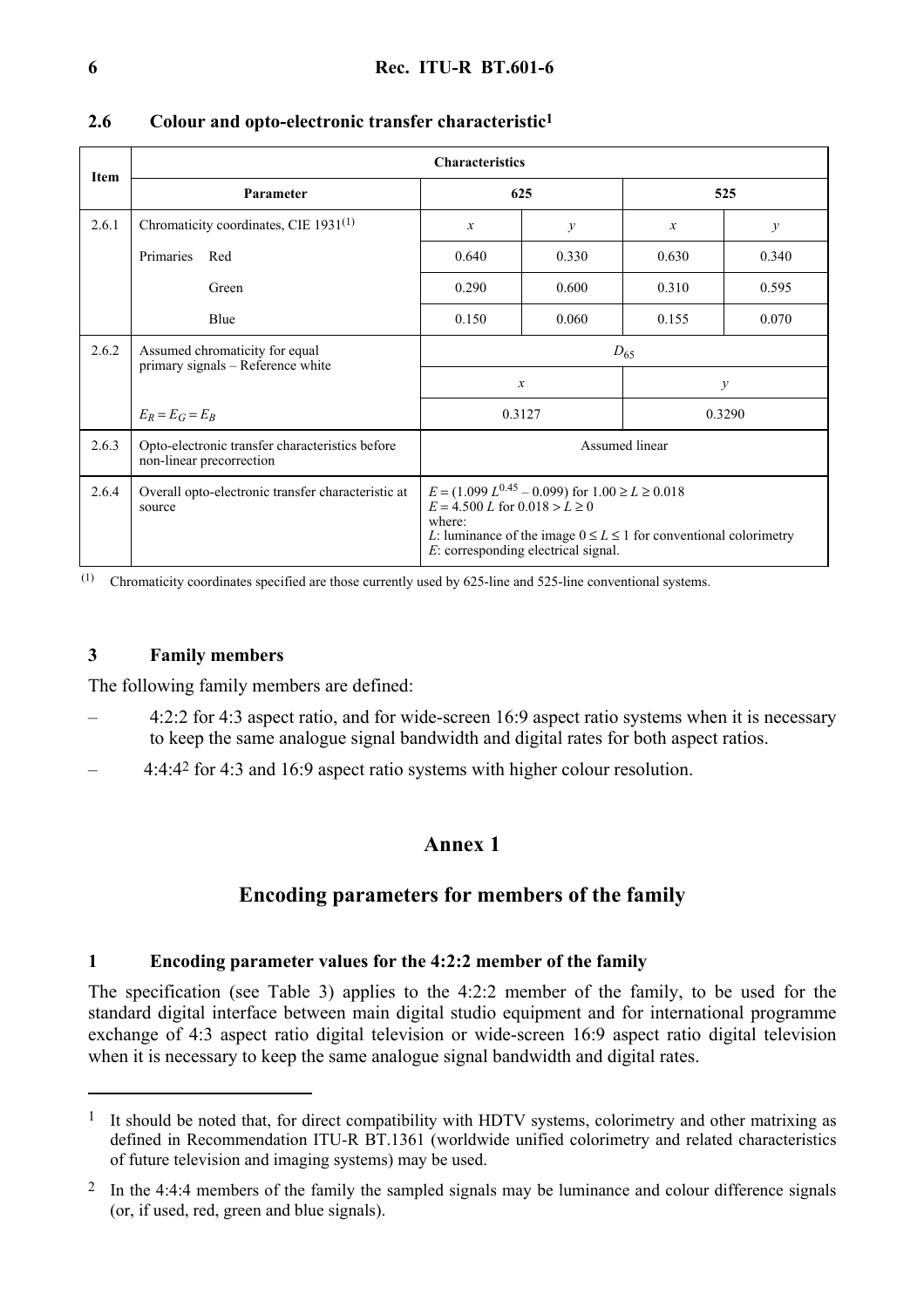#### Parameters 1988 and 525-line, 60 field/s **systems 625-line, 50 field/s systems**  1. Coded signals: *Y*, *CR*, *CB* These signals are obtained from gamma pre-corrected signals, namely:  $E'_Y, E'_R - E'_Y, E'_B - E'_Y$  (see § 2.5) 2. Number of samples per total line: – luminance signal (*Y*) – each colour-difference signal (*CR*, *CB*) 858 429 864 432 3. Sampling structure **Orthogonal**, line, field and frame repetitive. *CR* and *CB* samples co-sited with odd (1st, 3rd, 5th, etc.) *Y* samples in each line 4. Sampling frequency: – luminance signal – each colour-difference signal 13.5 MHz 6.75 MHz The tolerance for the sampling frequencies should coincide with the tolerance for the line frequency of the relevant colour television standard 5. Form of coding Uniformly quantized PCM, 8 or 10 bits per sample, for the luminance signal and each colour-difference signal 6. Number of samples per digital active line: – luminance signal – each colour-difference signal 720 360 7. Analogue-to-digital horizontal timing relationship: – from end of digital active line to OH 16 luminance clock periods 12 luminance clock periods 8. Correspondence between video signal levels and quantization levels: – scale – luminance signal – each colour-difference signal (See § 2.4) (Values are decimal) 0.00d to 255.75d 220 (8-bit) or 877 (10-bit) quantization levels with the black level corresponding to level 16.00<sub>d</sub> and the peak white level corresponding to level 235.00<sub>d</sub>. The signal level may occasionally excurse beyond level  $235.00<sub>d</sub>$  or below level 16.00 $d$ . 225 (8-bit) or 897 (10-bit) quantization levels in the centre part of the quantization scale with zero signal corresponding to level 128.00<sub>d</sub>. The signal level may occasionally excurse beyond level  $240.00<sub>d</sub>$  or below level 16.00 $<sub>d</sub>$ .</sub> 9. Code-word usage Code words corresponding to quantization levels 0.00<sub>d</sub> and 255.75<sub>d</sub> are used exclusively for synchronization. Levels  $1.00<sub>d</sub>$  to  $254.75<sub>d</sub>$  are available for video. When 8-bit words are treated in 10-bit system, two LSBs of zeros are to be appended to the 8-bit words.

## TABLE 3

## **2 Encoding parameter values for the 4:4:4 member of the family**

The specifications given in Table 4 apply to the 4:4:4 member of the family suitable for television source equipment and high-quality video signal processing applications.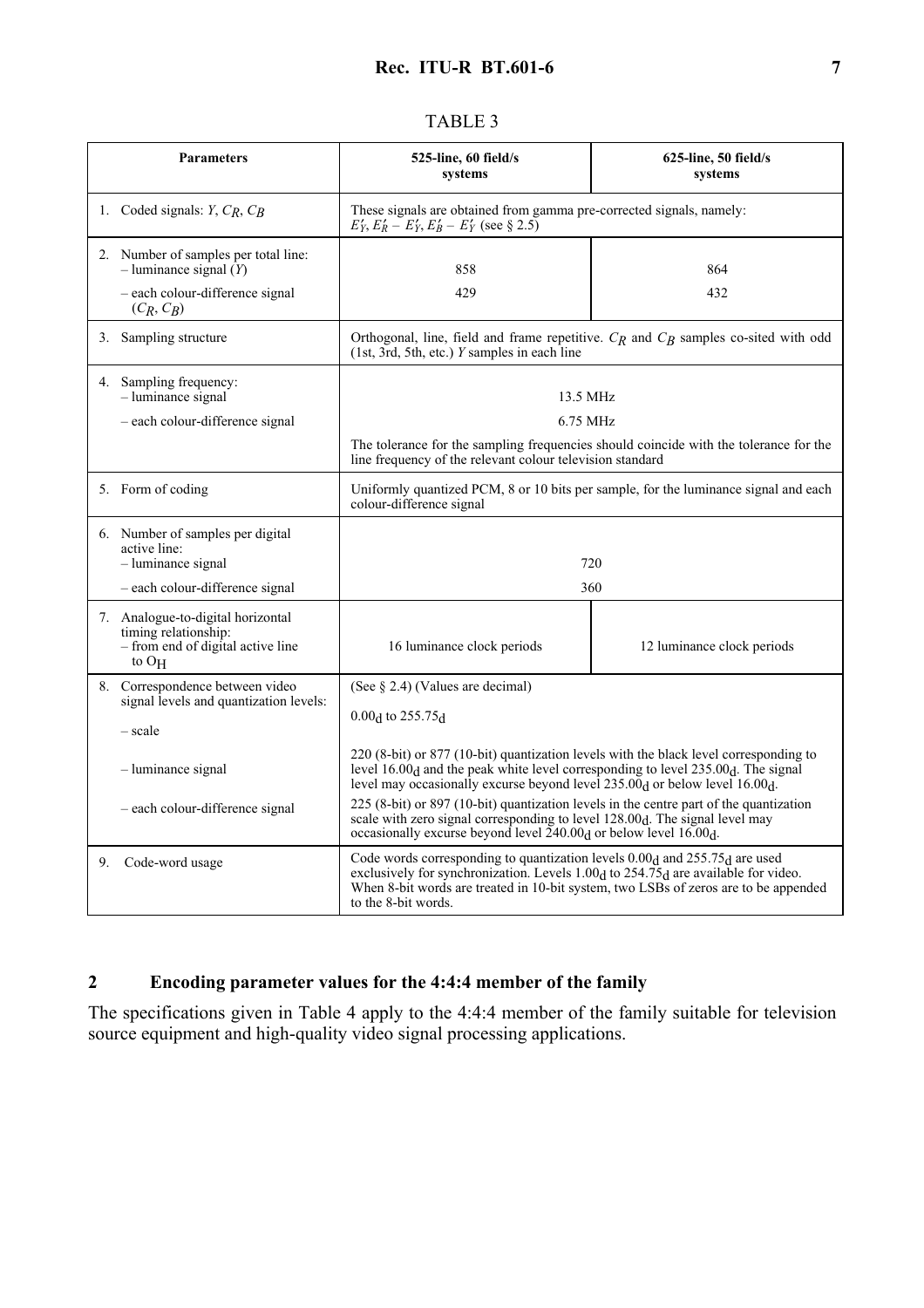### **8 Rec. ITU-R BT.601-6**

| <b>Parameters</b> |                                                                                                              | 525-line, 60 field/s<br>systems                                                                                                                                                                                                                                                                                                                                                                                                                                                                                                                                           | $625$ -line, 50 field/s<br>systems |  |  |  |
|-------------------|--------------------------------------------------------------------------------------------------------------|---------------------------------------------------------------------------------------------------------------------------------------------------------------------------------------------------------------------------------------------------------------------------------------------------------------------------------------------------------------------------------------------------------------------------------------------------------------------------------------------------------------------------------------------------------------------------|------------------------------------|--|--|--|
|                   | 1. Coded signals: $Y, C_R, C_B$ or $R, G, B$                                                                 | These signals are obtained from gamma pre-corrected signals, namely:<br>$E'_Y, E'_R - E'_Y, E'_B - E'_Y$ or $E'_R, E'_G, E'_B$                                                                                                                                                                                                                                                                                                                                                                                                                                            |                                    |  |  |  |
|                   | 2. Number of samples per total line for<br>each signal                                                       | 858<br>864                                                                                                                                                                                                                                                                                                                                                                                                                                                                                                                                                                |                                    |  |  |  |
|                   | 3. Sampling structure                                                                                        | Orthogonal, line, field and frame repetitive. The three sampling structures to be<br>coincident and coincident also with the luminance sampling structure of the<br>$4:2:2$ member                                                                                                                                                                                                                                                                                                                                                                                        |                                    |  |  |  |
| 4.                | Sampling frequency for each signal                                                                           |                                                                                                                                                                                                                                                                                                                                                                                                                                                                                                                                                                           | 13.5 MHz                           |  |  |  |
|                   | 5. Form of coding                                                                                            | Uniformly quantized PCM, 8 or 10 bits per sample                                                                                                                                                                                                                                                                                                                                                                                                                                                                                                                          |                                    |  |  |  |
| 6.                | Duration of the digital active line<br>expressed in number of samples                                        | 720                                                                                                                                                                                                                                                                                                                                                                                                                                                                                                                                                                       |                                    |  |  |  |
|                   | 7. Analogue-to-digital horizontal<br>timing relationship:<br>- from end of digital active line<br>to $O_{H}$ | 16 clock periods                                                                                                                                                                                                                                                                                                                                                                                                                                                                                                                                                          | 12 clock periods                   |  |  |  |
|                   | 8. Correspondence between video<br>signal levels and quantization level<br>for each sample:<br>$- scale$     | (See $\S$ 2.4) (Values are decimal)<br>$0.00d$ to 255.75 $d$                                                                                                                                                                                                                                                                                                                                                                                                                                                                                                              |                                    |  |  |  |
|                   | $-R$ , G, B or luminance signal <sup>(1)</sup><br>$-$ each colour-difference signal <sup>(1)</sup>           | 220 (8-bit) or 877 (10-bit) quantization levels with the black level corresponding to<br>level 16.00 <sub>d</sub> and the peak white level corresponding to level 235.00 <sub>d</sub> . The signal<br>level may occasionally excurse beyond level $235.00d$ or below level 16.00 $d$ .<br>225 (8-bit) or 897 (10-bit) quantization levels in the centre part of the quantization<br>scale with zero signal corresponding to level 128.00 <sub>d</sub> . The signal level may<br>occasionally excurse beyond level 240.00 <sub>d</sub> or below level 16.00 <sub>d</sub> . |                                    |  |  |  |
| (1)               | 9. Code-word usage<br>If used.                                                                               | Code words corresponding to quantization levels 0.00 <sub>d</sub> and 255.75 <sub>d</sub> are used<br>exclusively for synchronization. Levels 1.00 <sub>d</sub> to 254.75 <sub>d</sub> are available for video.<br>When 8-bit words are treated in 10-bit system, two LSBs of zeros are to be<br>appended to the 8-bit words.                                                                                                                                                                                                                                             |                                    |  |  |  |

#### TABLE 4

## **Appendix 1 to Annex 1**

## **Definition of signals used in the digital coding standards**

## **1 Relationship of digital active line to analogue sync reference**

The relationship between the digital active line luminance samples and the analogue synchronizing reference is shown in:

- Figure 1 for 625-line
- Figure 2 for 525-line.

In the Figures, the sampling point occurs at the commencement of each block.

The respective numbers of colour-difference samples in the 4:2:2 family can be obtained by dividing the number of luminance samples by two. The (12,132), and (16,122) were chosen symmetrically to dispose the digital active line about the permitted variations. They do not form part of the digital line specification and relate only to the analogue interface.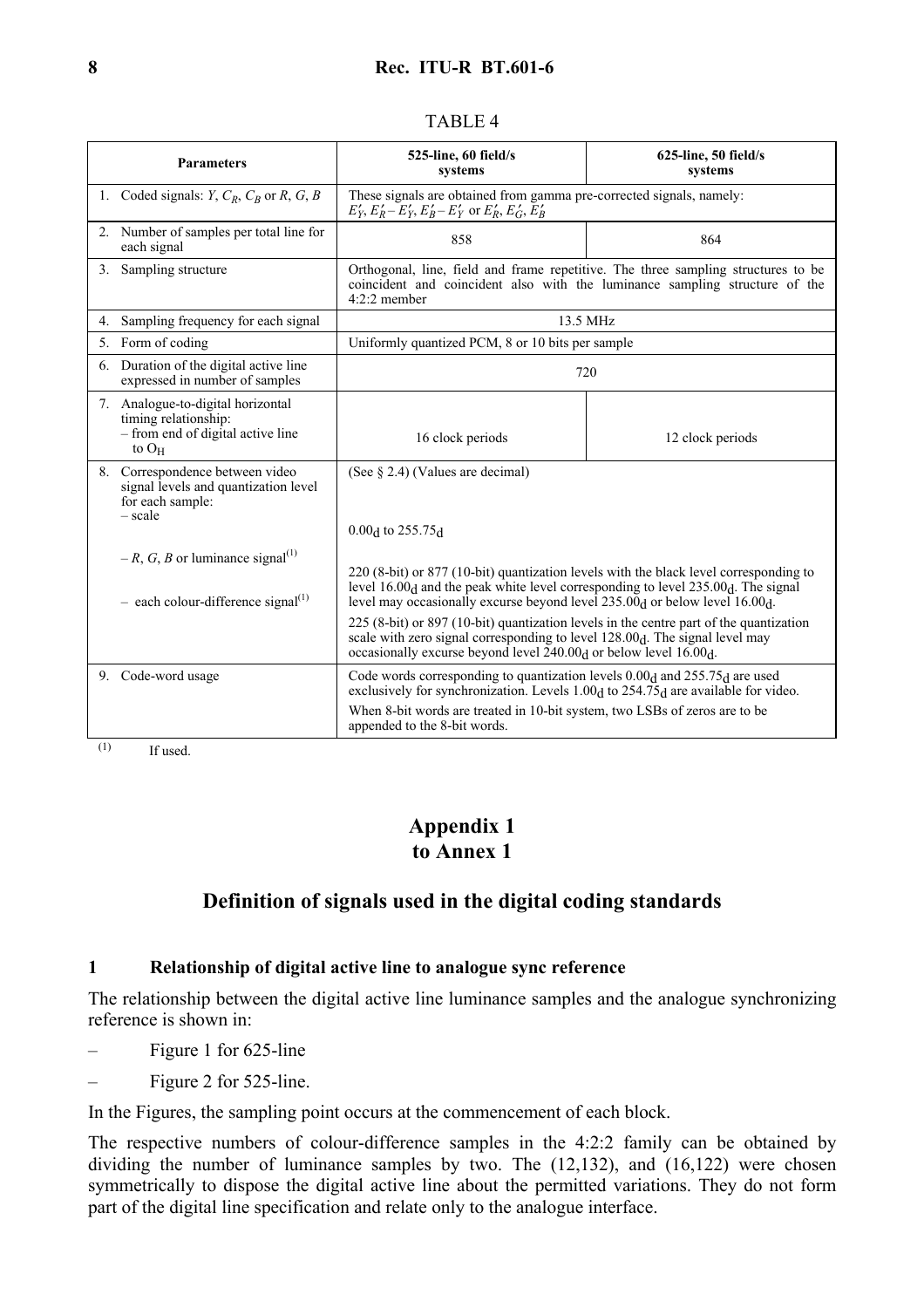#### FIGURE 1



FIGURE 2

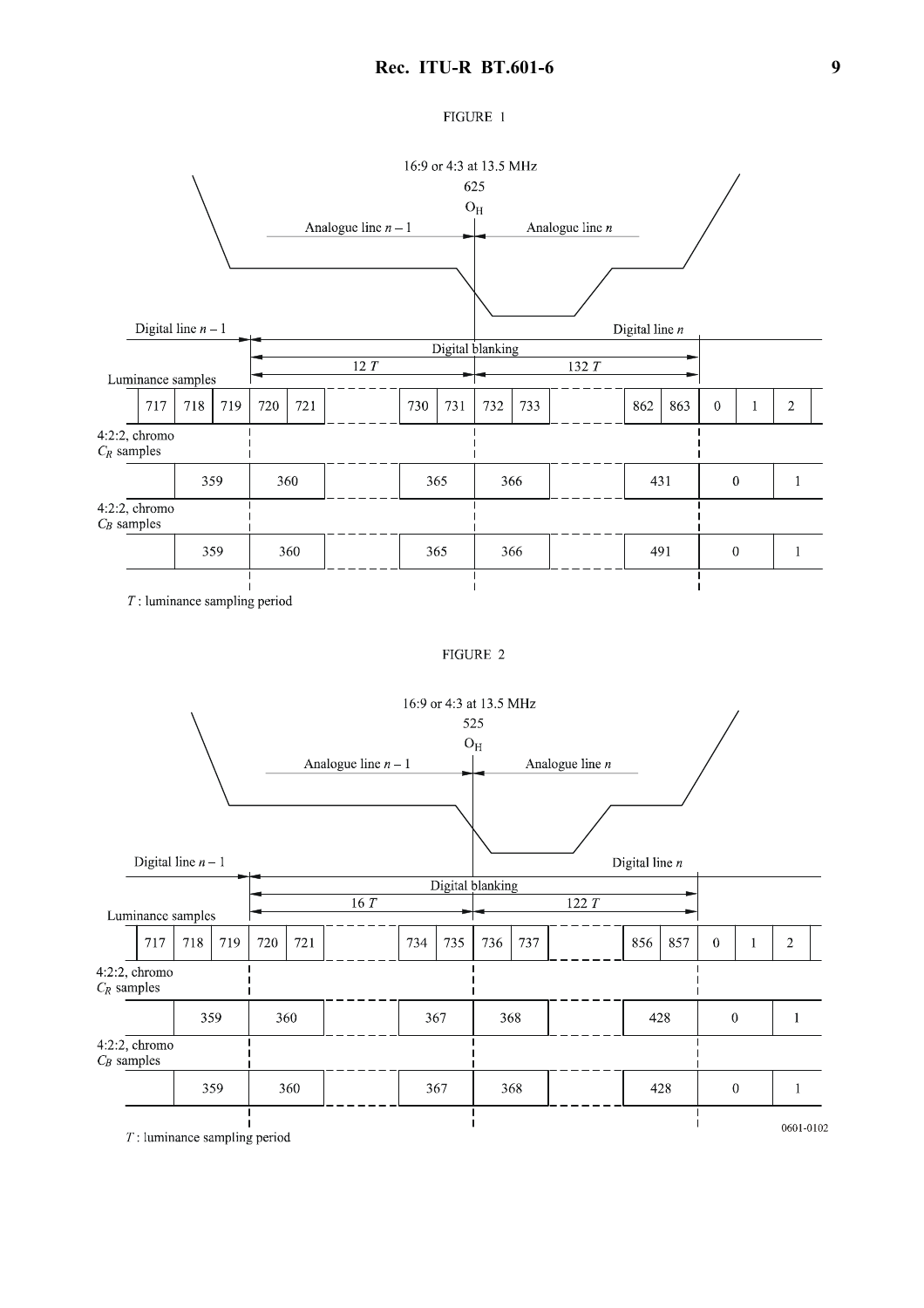# **Appendix 2 to Annex 1**

## **Filtering characteristics**

#### **1 Some guidance on the practical implementation of the filters**

In the proposals for the filters used in the encoding and decoding processes, it has been assumed that, in the post-filters which follow digital-to-analogue conversion, correction for the  $(\sin x/x)$ characteristic is provided. The passband tolerances of the filter plus (sin *x*/*x*) corrector plus the theoretical (sin  $x/x$ ) characteristic should be the same as given for the filters alone. This is most easily achieved if, in the design process, the filter, (sin *x*/*x*) corrector and delay equalizer are treated as a single unit.

The total delays due to filtering and encoding the luminance and colour-difference components should be the same. The delay in the colour-difference filter (Figs. 4a) and 4b)) is typically double that of the luminance filter (Figs. 3a) and 3b)). As it is difficult to equalize these delays using analogue delay networks without exceeding the passband tolerances, it is recommended that the bulk of the delay differences (in integral multiples of the sampling period) should be equalized in the digital domain. In correcting for any remainder, it should be noted that the sample-and-hold circuit in the decoder introduces a flat delay of one half a sampling period.

The passband tolerances for amplitude ripple and group delay are recognized to be very tight. Present studies indicate that it is necessary so that a significant number of coding and decoding operations in cascade may be carried out without sacrifice of the potentially high quality of the 4:2:2 coding standard. Due to limitations in the performance of currently available measuring equipment, manufacturers may have difficulty in economically verifying compliance with the tolerances of individual filters on a production basis. Nevertheless, it is possible to design filters so that the specified characteristics are met in practice, and manufacturers are required to make every effort in the production environment to align each filter to meet the given templates.

The specifications given in Appendix 2 were devised to preserve as far as possible the spectral content of the *Y*,  $C_R$ ,  $C_B$  signals throughout the component signal chain. It is recognized, however, that the colour-difference spectral characteristic must be shaped by a slow roll-off filter inserted at picture monitors, or at the end of the component signal chain.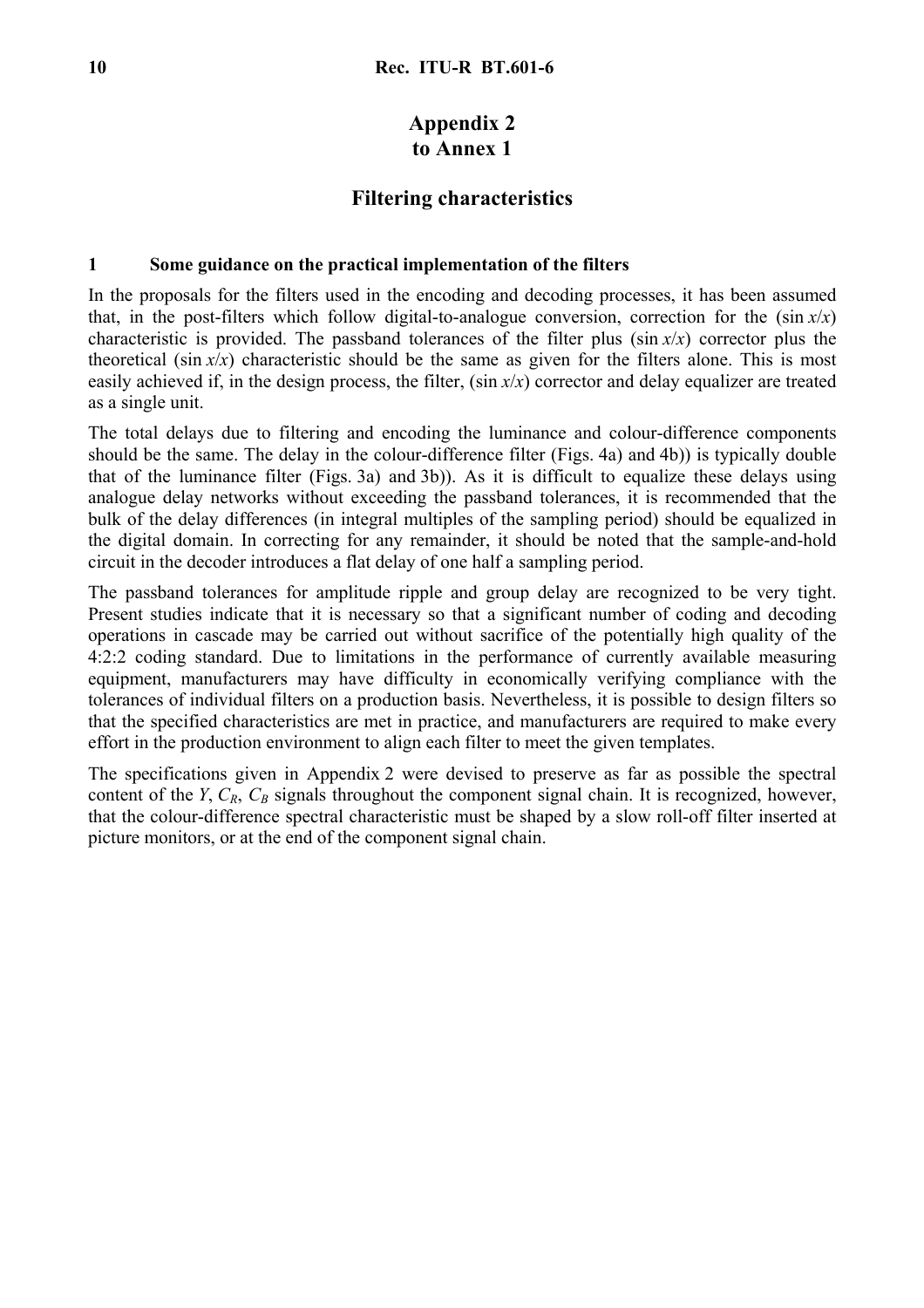

*Note 1* – The lowest indicated values in b) and c) are for 1 kHz (instead of 0 MHz).

0601-03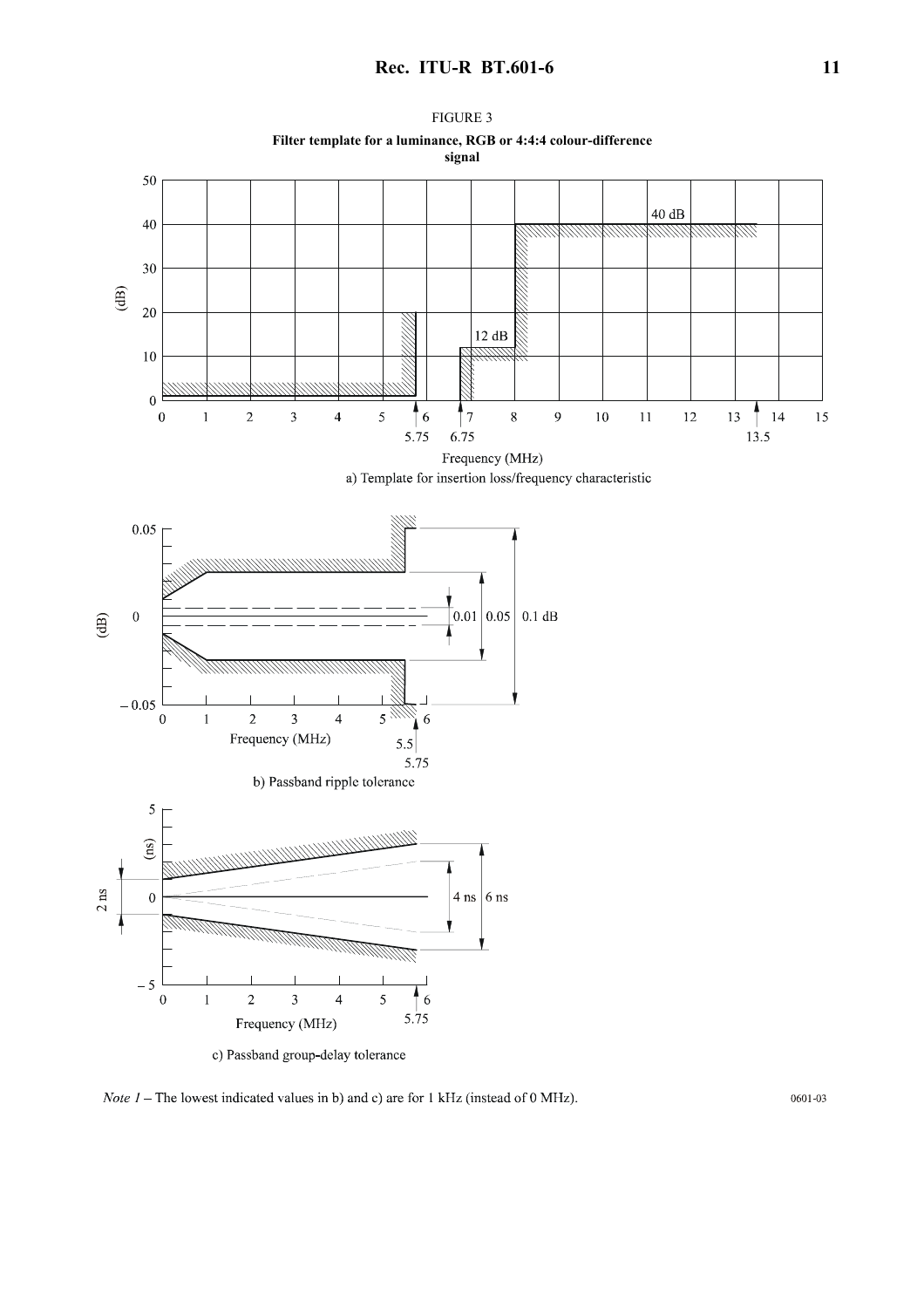## **12 Rec. ITU-R BT.601-6**



*Note 1* – The lowest indicated values in b) and c) are for 1 kHz (instead of 0 MHz).

0601-04